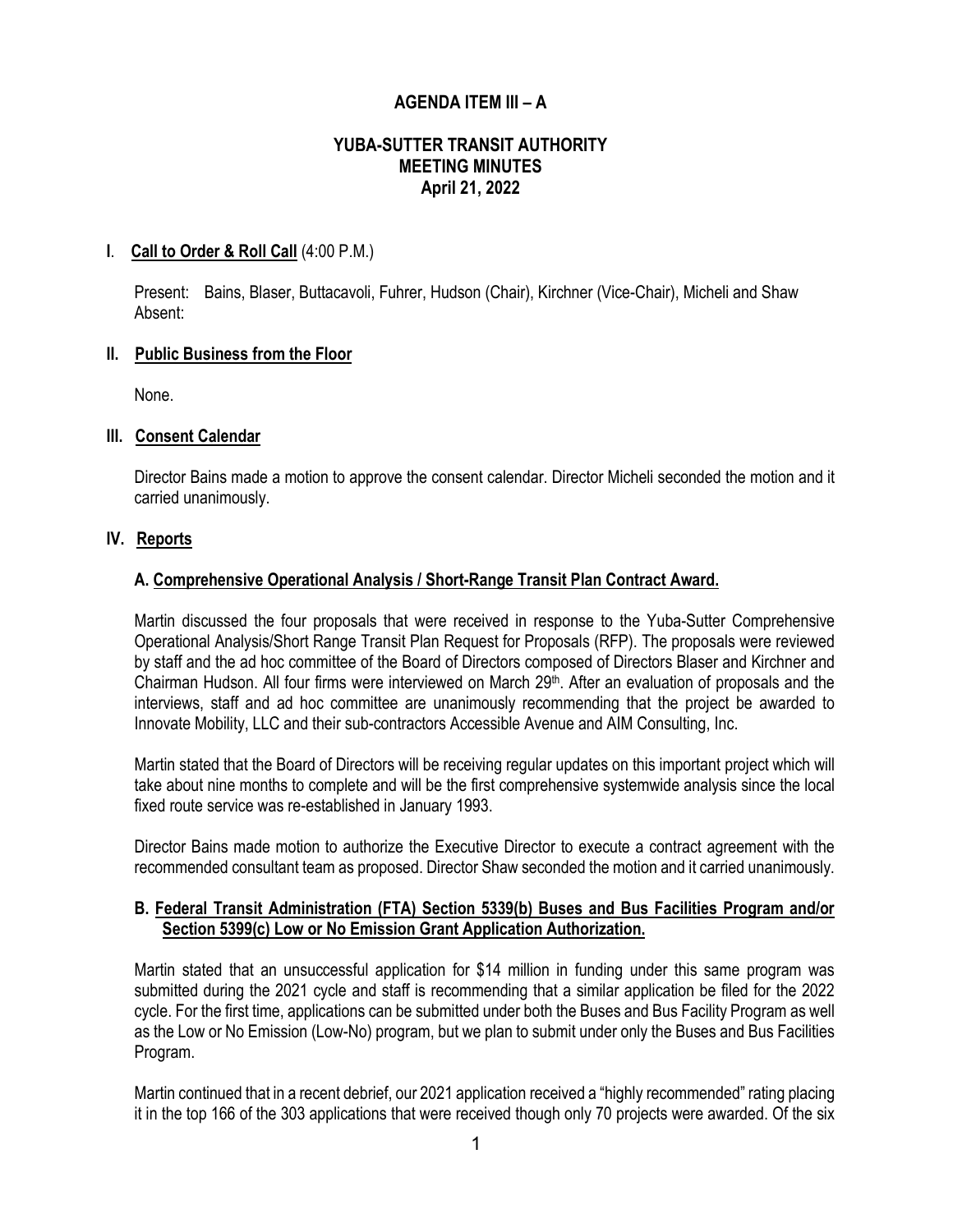ranked criteria, five met the "highly recommended" rating and one was ranked as "recommended" so we now know what we need to work on for the next application which is due on May 31, 2022.

Director Bains made a motion to adopt Resolution No. 6-22 authorizing the submittal of one or more federal grant application as proposed. Director Shaw seconded the motion and it carried unanimously.

## **C. Revised Draft Yuba-Sutter Transit Operating and Capital Budget for FY 2022-23.**

Martin reported that the preliminary draft FY 2022-23 budget that was discussed at the March board meeting has now been revised and is presented for discussion in the agenda packet. The revised operating budget has been increased by a total of \$61,000 due primarily to higher fuel costs as the budgeted number of vehicle service hours has been decreased from 85,000 to 80,300. There was no change to the capital budget. A final draft budget will be on the agenda for consideration at the May 19th board meeting as the agency JPA requires that the annual budget be adopted each year by the end of May.

Director Blaser asked why the Services – Miscellaneous Professional expense account has increased over the projected year-end figure for FY 2022. Martin responded that this is primarily due to the award of the COA consultant contract which is being funded primarily by state funds which is shown in the State Cash Grants/Reimbursements revenue account.

## **D. Project & Program Updates**

## **1. COVID-19 Impact, Response & Recovery**

Martin reported that March continued the positive year-over-year systemwide monthly ridership growth trend that started in July 2021. On the major services in March, average weekday ridership was up 44 percent on the local fixed route service, 100 percent on the local Dial-A-Ride service, and 100 percent on the Sacramento Commuter service over March 2021. Compared to pre-pandemic levels, systemwide average weekday ridership in March was still just 53 percent of what it was in February 2020. Martin added that the spike in fuel prices appears to be contributing to an increase in Sacramento ridership, but the average daily ridership figure is still just 25 percent of what it was in March 2019.

## **2. Regional Waste Management Authority (RWMA) Staffing Transitions**

Martin noted that the initial candidates for the Executive Director position have all withdrawn for various reasons. As a result, the position was re-posted with a revised job specification and a negotiable salary that is dependent on the candidate's qualifications. The position is open until filled, but the first review date is May 16<sup>th</sup>. As a result, the new Executive Director is not expected to start before July 1<sup>st</sup> at the earliest. The Management Analyst position is not expected to be filled before June 1st.

## **3. Next Generation Transit Facility Project (Grant Submission)**

A \$15 million USDOT RAISE Grant application was submitted April 14th with award notices due by August 12<sup>th</sup>. In a recent debrief, we found that our unsuccessful 2021 application for \$20 million under this program had been graded as "Highly Recommended" when 90 of 763 applications were awarded (12%).

Staff submitted a request to Congressman Garamendi's office on April 11<sup>th</sup> for a \$3.76 million Community Project Funding earmark from the FFY 2023 federal budget for facility engineering and design work. A similar